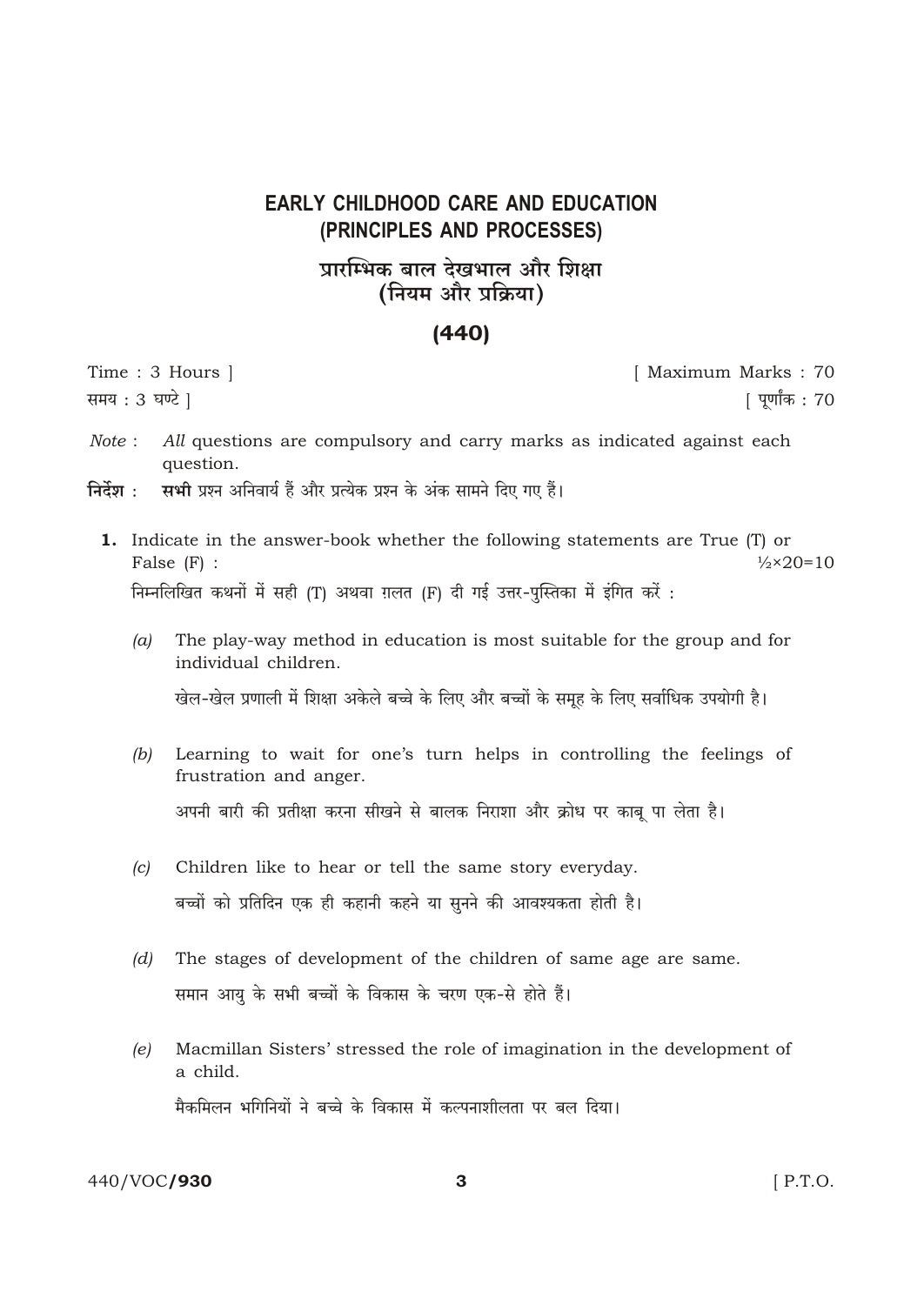- Competition and comparison between pre-school children should be kept  $(f)$ to the minimum. स्कल-पर्व बालकों के बीच तुलना और होड़ की भावना कम-से-कम रखनी चाहिए।
- In ECCE centre parental participation does not solve any problem.  $(q)$ प्रा० बा० दे० शि० केन्द्र में अभिभावकों की भागीदारी से किसी समस्या का हल नहीं होता है।
- A quiet withdrawn child is more likely to spend time at drawing.  $(h)$ एक चुपचाप रहनेवाला और मिलनसार न होने वाला बालक आरेखण पर समय बिताना चाहेगा।
- In 0-2 years a child explores the environment through his senses.  $(i)$ 0-2 वर्ष की आयु वाला बालक अपनी इन्द्रियों से आस-पास के परिवेश की खोज करता है।
- It is necessary to provide half-an-hour for creative activity in daily  $(i)$ schedule of an ECCE centre. प्रा० बा० दे० शि० केन्द्र की दैनिक समय-सारणी में सृजनात्मक कार्यकलाप के लिए आधा घण्टा दिया जाना आवश्यक है।
- $(k)$ Balwadi provides education to children in the age-group of 1 to 5 years. बालवाडी 1 से 5 वर्ष के आयुवर्ग के बच्चों को शिक्षा प्रदान करता है।
- $(l)$ A balanced programme is one that involves all children. संतुलित कार्यक्रम वह होता है, जिसमें सभी बच्चों की भागीदारी होती है।
- $(m)$  A child-centred programme can keep the child happy but it does not provide opportunity for balanced development. बालकेन्द्रित कार्यक्रम बच्चों को खुश तो रख सकता है परन्तु संतुलित विकास के अवसर प्रदान नहीं करता।
- $(n)$ All the time with the children is an evaluation time. बच्चों के साथ बिताया गया हर पल, हर क्षण मूल्यांकन का समय है।
- The room of ECCE centre should be decorated with things made by  $\overline{O}$ children. प्रा० बा० दे० शि० केन्द्र के कमरे को बच्चों के द्वारा बनाई गई चीजों से सजाना चाहिए।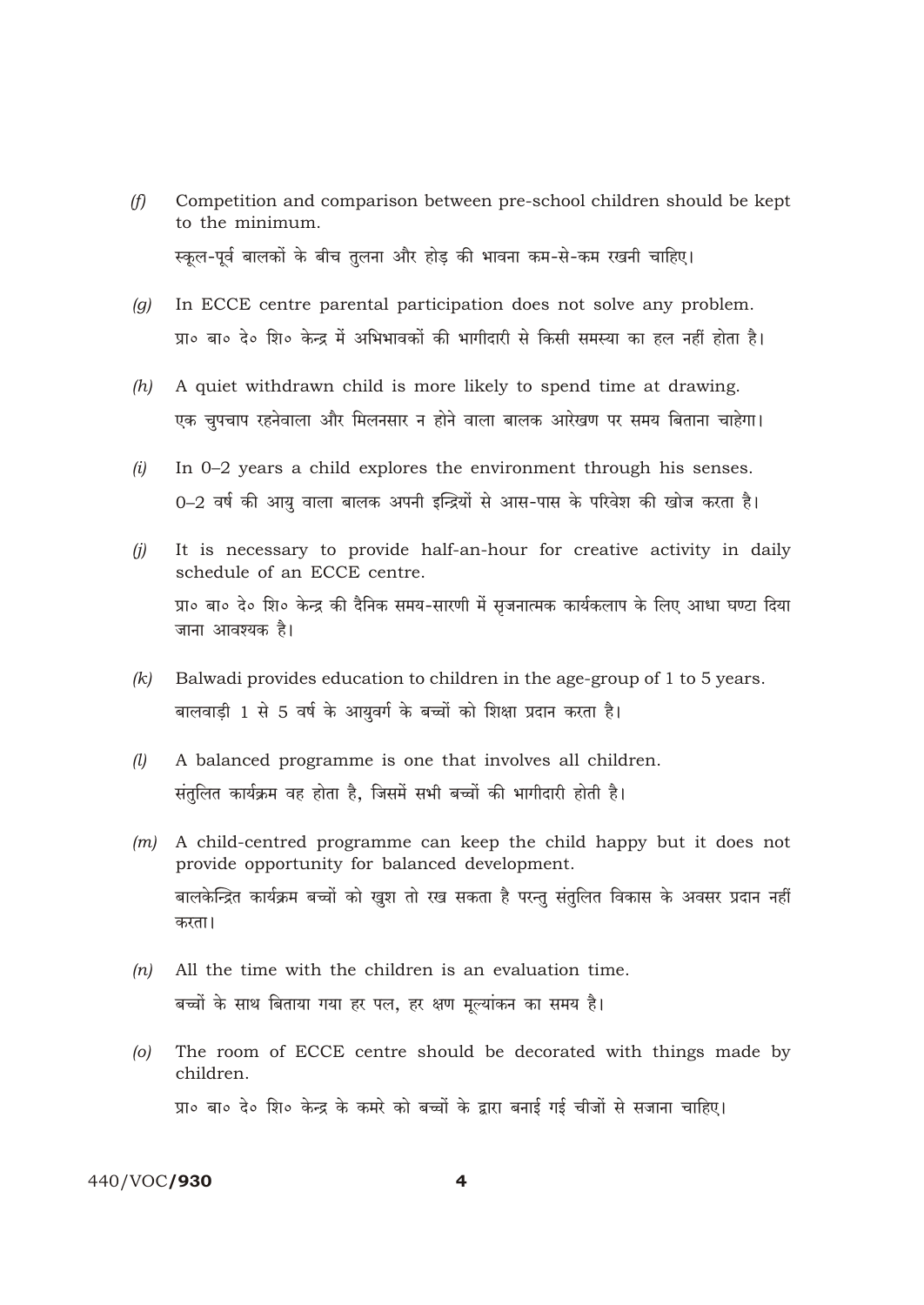- An activity should be conducted with alternate materials.  $(p)$ किसी भी क्रियाकलाप के लिए वैकल्पिक सामग्रियों का प्रयोग करना चाहिए।
- Joining dot is an activity for developing fine muscular's coordination.  $(a)$ बिन्दुओं को मिलाना सुक्ष्म मांसपेशियों के समन्वय को विकसित करने वाला क्रियाकलाप है।
- Regular health checkup is the necessary component of an ECCE centre.  $(r)$ स्वास्थ्य की नियमित जाँच प्रा० बा० दे० शि० केन्द्र का अनिवार्य लक्षण है।
- $(s)$ Variety of experiences are not required each day for balanced development. संतुलित विकास के लिए प्रत्येक दिन विविध अनुभवों की आवश्यकता नहीं होती है।
- $(t)$ The first nursery school was started by Macmillan Sisters. प्रथम नर्सरी स्कूल मैकमिलन बहनों द्वारा स्थापित किया गया।
- **2.** Fill in the blanks and write the correct answer in the answer-book:  $1 \times 5 = 5$ रिक्त स्थानों की पूर्ति करें तथा सही उत्तर को उत्तर-पुस्तिका में लिखें :
	- $(a)$ ECCE deals with care and education of children from - years. प्रा० बा० दे० शि० का संबंध —— वर्ष के आयुवर्ग के बच्चों की देखरेख और शिक्षा से है।
	- (b)  $\longrightarrow$  as a method is emphasised during the early years of child development. बच्चे के विकास के आरम्भिक वर्षों में —— की प्रणाली पर बल दिया जाता है।
	- $(c)$  Care includes and aspects. देखरेख में - और - संबंधित पक्ष सम्मिलित हैं।
	- $(d)$ - expounded basic education and stated that early education should be child-centred.
		- —— ने बुनियादी शिक्षा का प्रतिपादन किया और कहा कि प्रारंभिक शिक्षा बालकेंद्रित होनी चाहिए।
	- $(e)$  traced the stages in cognitive/intellectual development. —— ने संज्ञानात्मक/बौद्धिक विकास के कई चरणों को इंगित किया।

## 440/VOC/930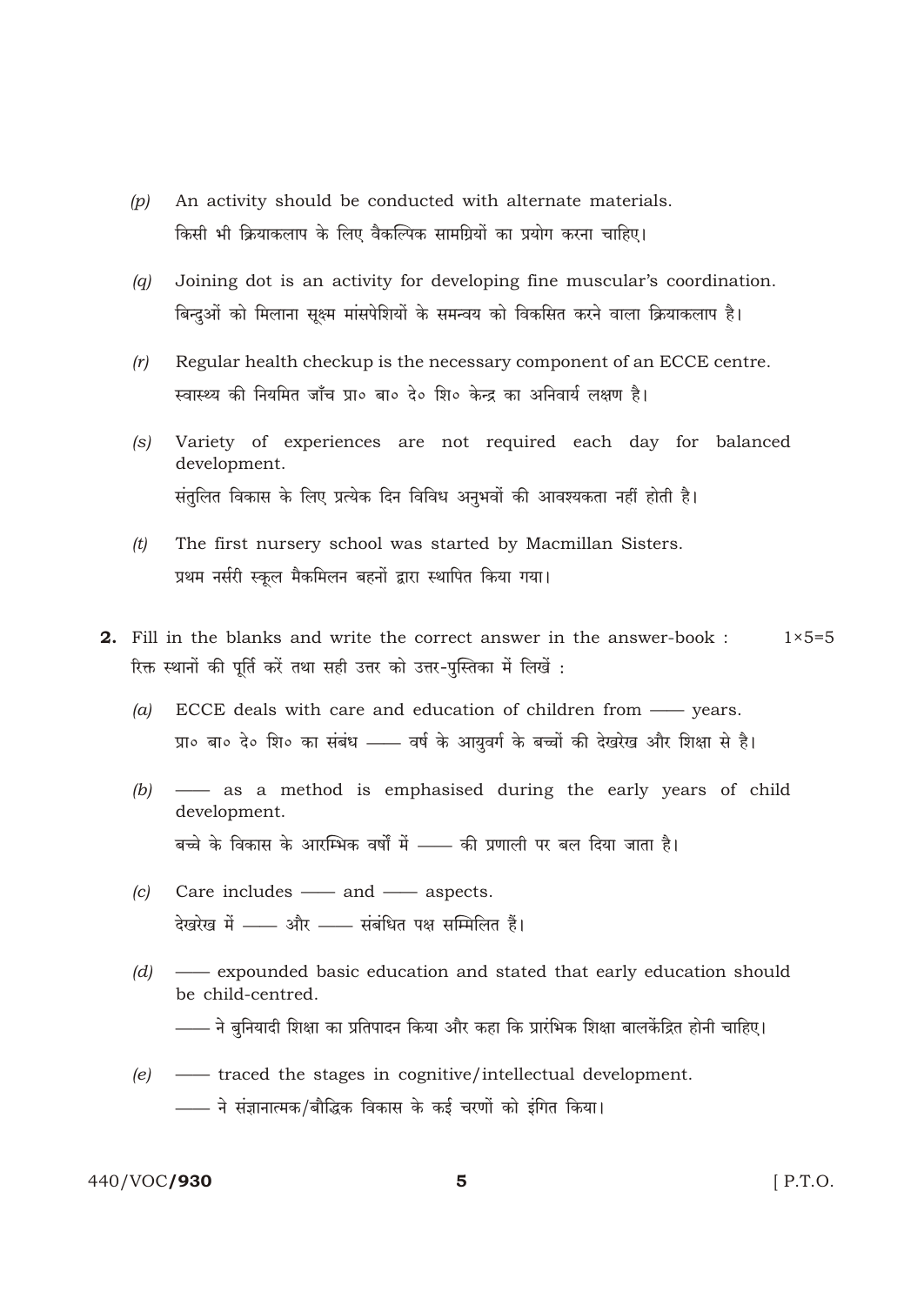3. Match the activity with the development which it caters to and write the correct answer in the answer-book :  $1 \times 5 = 5$ 

क्रियाकलाप और उसके द्वारा उत्प्रेरित विकास पक्ष से मिलान करें तथा सही उत्तर को उत्तर-पुस्तिका में लिखें :

| Activity / क्रियाकलाप                                                                                                                                                                        |       | Development / विकास                                          |
|----------------------------------------------------------------------------------------------------------------------------------------------------------------------------------------------|-------|--------------------------------------------------------------|
| (a) Classifying newspaper and<br>magazine cuttings of food on the<br>basis of taste<br>अखबारों या पत्रिकाओं में विज्ञापित खाने की<br>वस्तुओं की कतरनों को स्वाद के आधार पर क्रम में<br>लगाना | (i)   | Physical and motor<br>development<br>गतिकीय समन्वयन का विकास |
| (b) Identifying difference in two objects<br>or pictures<br>दो वस्तुओं व चित्रों में अन्तर करना                                                                                              | (ii)  | Socio-emotional development<br>सामाजिक-भावात्मक विकास        |
| (c) Throwing balls or rings<br>गेंद या छल्ले फेंकना                                                                                                                                          | (iii) | Fine muscle coordination<br>सूक्ष्म मांसपेशियों में समन्वयन  |
| (d) Waiting for turns and listening to<br>others' conversation<br>अपनी बारी की प्रतीक्षा करना और दूसरों की<br>बातचीत को सुनना                                                                | (iv)  | Memory and observation<br>स्मृति और प्रेक्षण                 |
| (e) Painting and printing with fingers,<br>hands or objects<br>चित्र बनाना और हाथों, उँगलियों और वस्तुओं से<br>ठप्पे मारना                                                                   | (v)   | Sensory development<br>संवेदी विकास (आस्वादन बोध)            |

4. What *five* activities will you adopt to develop the concept of Natural Environment (birds, animals, insects, vegetables, fruits)? 10 प्राकृतिक पर्यावरण (पशु-पक्षी, कीट-पतंग, सब्जि, फल) की अवधारणा के विकास के लिए आप किन **पाँच** कार्यकलापों को करवाएँगे?